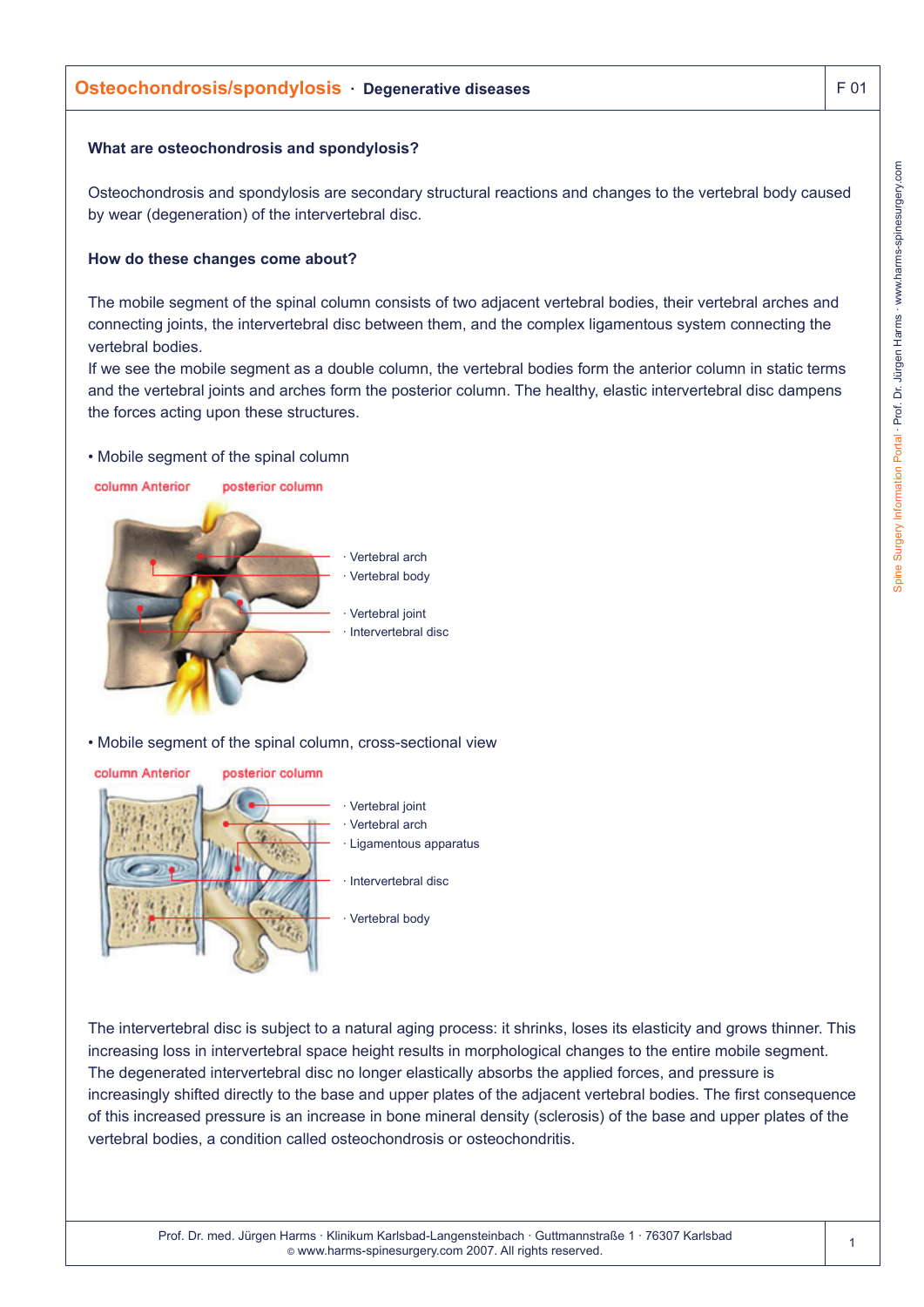## **Osteochondrosis/spondylosis · Degenerative diseases F 01** F 01

• Osteochondrosis of the lumbar spine with a loss in height of the intervertebral space and sclerosis of the base and upper plates.



The reduced thickness of the intervertebral disc alters the stability of the mobile segment. The changes in tensile and stretch stimuli and increasing amount of direct pressure on the end plates of the vertebral bodies results in progressive intervertebral disc degeneration. This results in the formation of new bony substance as added support. The new substance takes the form of a bony outgrowth at the edge of the vertebral body. This process of bony reformation of the vertebral body is known as spondylosis.

In pronounced spondylosis this support reaction of the vertebral bodies may be strong enough to actually create bony bridges between the vertebral bodies, a condition known as spondylosis hyperostotica.

• Osteochondrosis and spondylosis of the cervical spine. The intervertebral disc spaces grow thinner, base and cover plates are sclerosed, bony support reactions (outgrowths) are evident along the edges of the vertebral bodies.



Bony support reaction

· Thinned intervertebral disc

#### **Where do osteochondrosis and spondylosis occur?**

These changes can occur in every mobile segment of the spinal column. They are observed most frequently, and in the most pronounced form, in the lower cervical and lumbar spine, the spinal sections that bear the greatest mechanical loads.